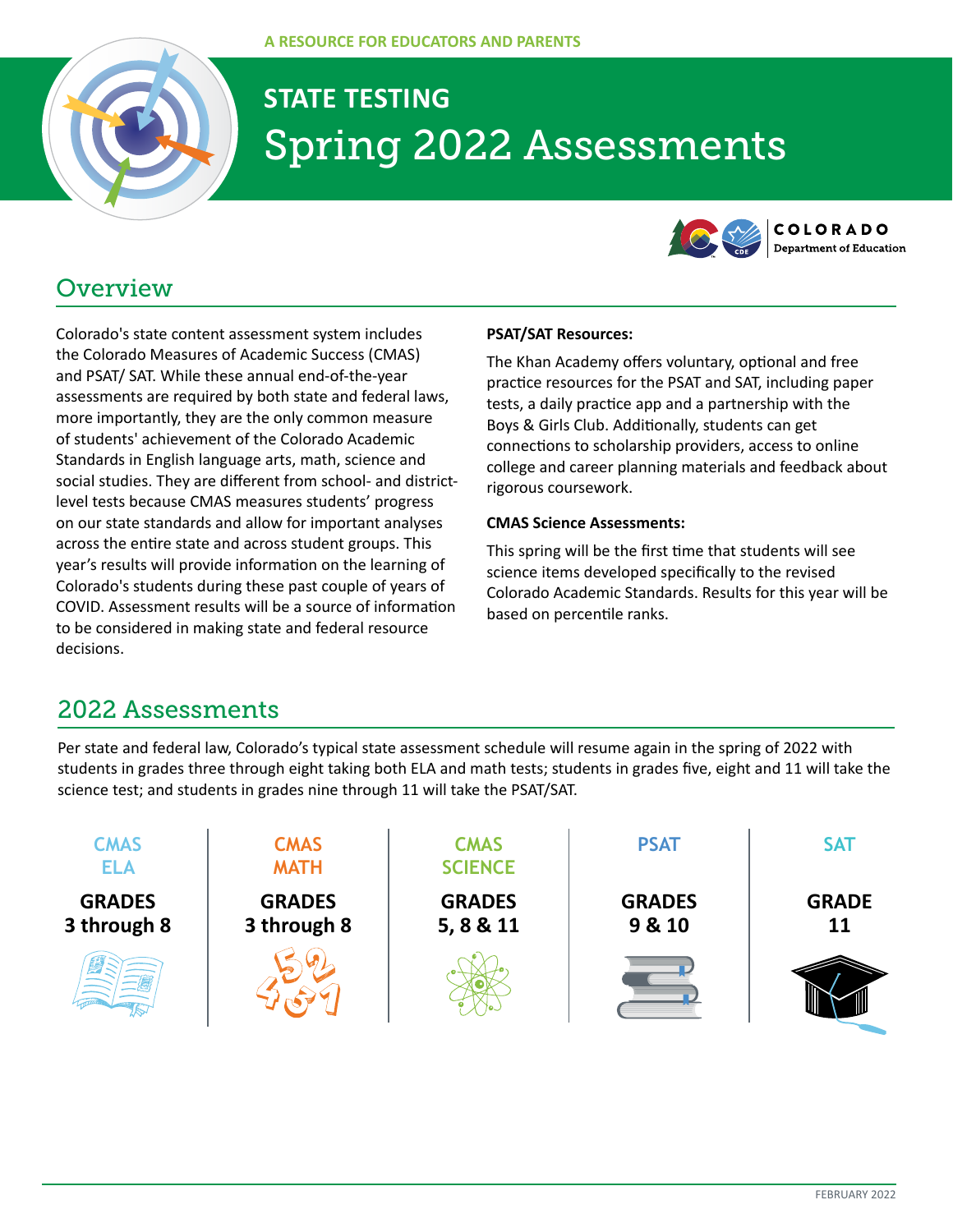### Why Students Take State Assessments

Statewide assessments provide valuable information for students, parents, districts, taxpayers and policy makers about overall academic performance. The assessments provide point-intime snapshots of what students know and can do in core academic areas. The tests help students, families and educators know how students are performing compared to their peers across the state.

In addition, the statewide assessments help provide information on how well the state's education system is meeting the goals of helping every child attain academic proficiency on the Colorado Academic Standards.

### 2022 Assessment Calendar

### **APRIL 11 - 29, 2022**

Official CMAS ELA, math and science administration window.

Schools may begin administering online ELA and math assessments as early as March 21, 2022.

### **APRIL 13, 14, or 15, 2022**

PSAT administered to ninth- and 10th-grade students

**APRIL 26, 27 or 28, 2022**

PSAT make-up dates (district choice)

**APRIL 13, 2022**

SAT administered to 11th-grade students

### **APRIL 26, 2022**

SAT make-up dates

# When Will Results Be Publicly Available?

Schools and districts are scheduled to have access to their individual student level files mid-June with additional districtand school-level files and reports available throughout July. Consistent with typical years, state results are expected to be released publicly August 18th at the State Board of Education meeting.